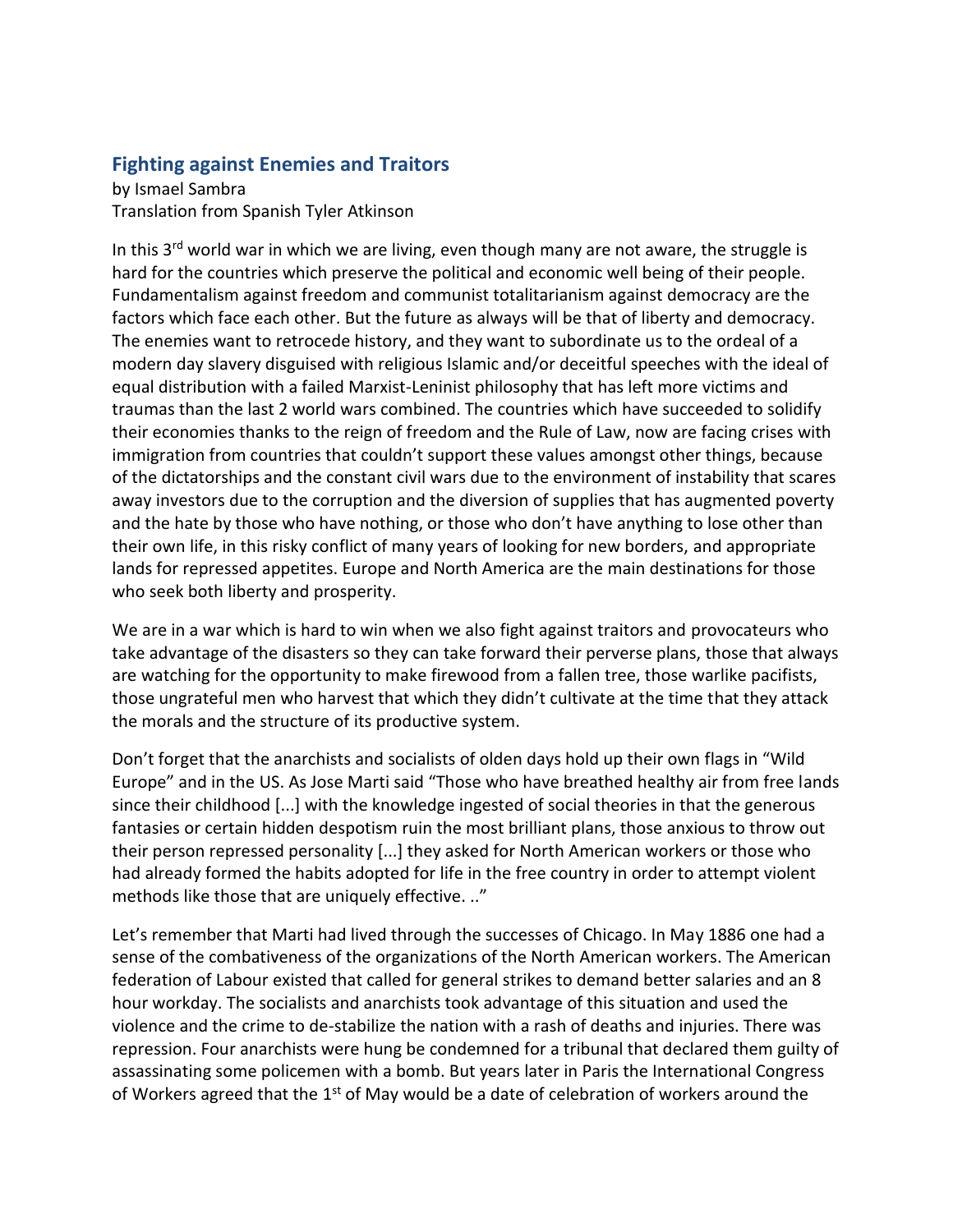world. But to celebrate the 1<sup>st</sup> of May actually is to celebrate the violence because this is the preferred date of the leftist communists to form their revolts. Marti in brilliant chronicles criticized harshly these acts and called for the reflection and for the use of peaceful methods when demanding rights in democratic countries where free expression and association are permitted. The communists chose this date intentionally for their extreme demonstrations and we the pacifists of the world we should not let them provoke us.

The report of the celebrations of the  $1<sup>st</sup>$  of May in Germany, France, and other countries was marked this year by the violence from the extreme left, by those individuals who throw stones at the police, burn and destroy to let out their hate against democracy where many times some pay for the sins of others who were summoned and attended this kind of demonstration like useful dummies without suspecting at least this trick by the provocateurs, by those terrorists disguised under the free expression that these countries profess, from these Bin Laden minors for having minor destructive resources to plant disaster and death.

And this was the date chosen for the leaders of the illegal immigrants to make their demands. These demands were inspired demands for the discussion of reformed migration law in the US. Huge irony and confusion! We had no doubt that behind all of this are the left wing and their malignant intentions already shown from the first demonstrations. We saw red flags and stereotypical slogans that can not fit the immigration matters. We had seen big posters and shirts with Che's Guevara's portrait. That well known Argentinean terrorist damaged Cuba and America so much with his personal executions and his unfashionable and bloody guerrillas.

The intentions of many immigrants are good, but the actions which some utilize are very bad. Fortunately there are divisions and there weren't any violent incidents that they regret like in other countries, only the "Economic Damage" that they caused. But the pro-immigration and pro-human rights organizations that exhort the boycott to create a crisis in the country should be analyzed carefully, because behind these left wing communist individuals or groups, disguised full of hate and revenge who criticize to destroy the society that gave them a protective blanket. Its not possible to see these marches with indifference, not for the congress, nor for the North American people, and the result can be counterproductive for the immigrants because of the excessive requirements that endanger the stability of the country that they wanted as a home, from this country formed by immigrants from which Jose Marti more than a century ago defined full of admiration in different scripts like, "... the freest country on the planet," "In spite of its roughness, the hospitable home of the oppressed," "The same exact house of the freedom," "The biggest nation that ever created freedom."

If we want peace, republics, and democracy on these lands it's very good to be grateful from the start of our new life, because this is the greatest virtue of man and we must teach the appropriate rules and lessons to those who don't share this virtue. In houses of others it's no good to demand rights nor to boycott in order to gain acceptance from others and leave us to enjoy the well being that others with dignity, love, and sacrifice have achieved.